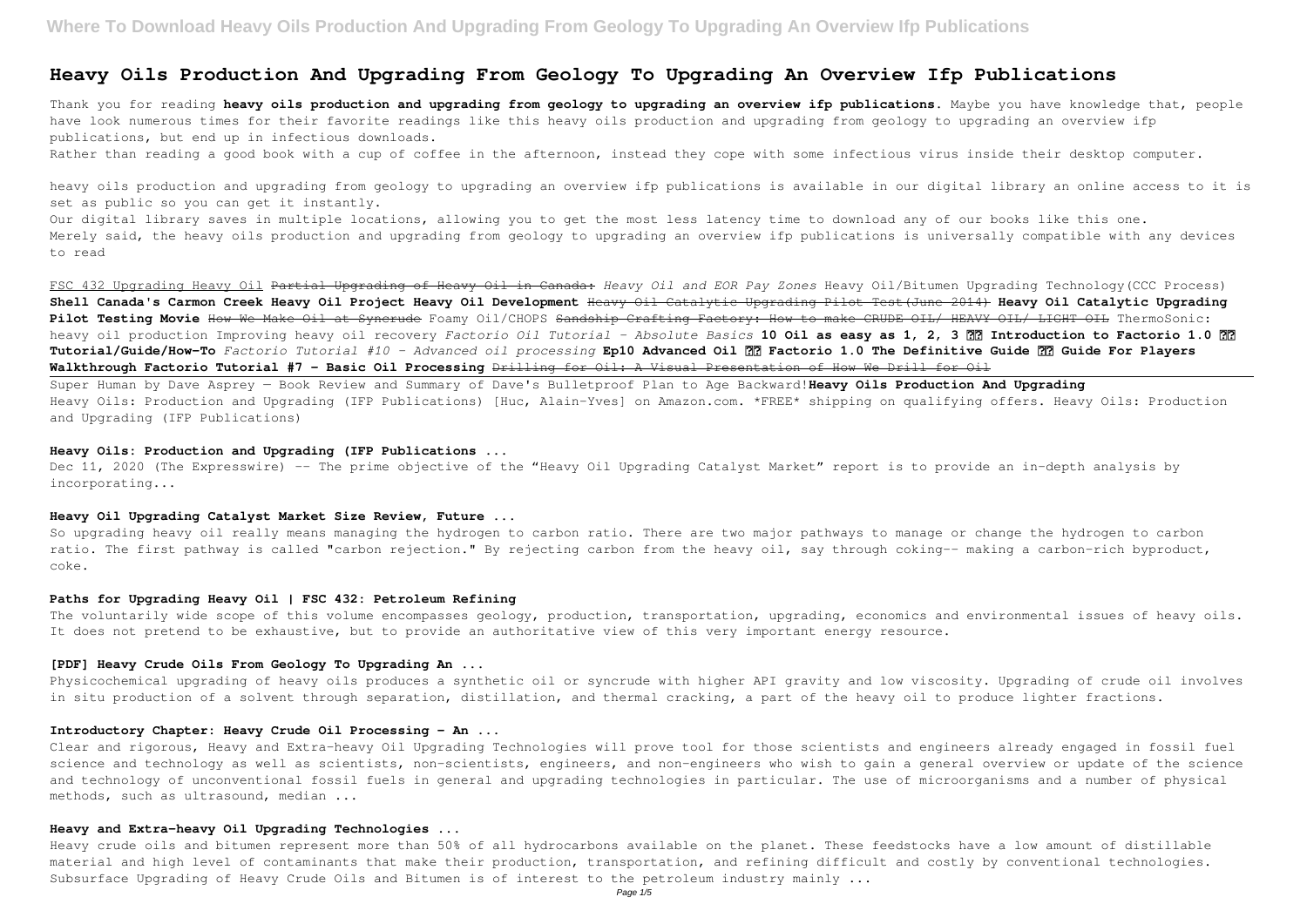#### **Subsurface Upgrading of Heavy Crude Oils and Bitumen - 1st ...**

Thermal Methods. Cyclic steam injection (i.e., steam stimulation, or huff and puff), steam flooding, and, most recently, steam-assisted gravity drainage (SAGD) have been the most frequently used recovery methods for heavy- and extra-heavy-oil production in sandstone reservoirs during the last decades.

#### **Heavy Oil Production - an overview | ScienceDirect Topics**

The future of upgrading likely lies in partial upgrading, where heavy oil is transformed just enough to reduce diluent requirements, lowering transportation costs and improving netbacks. INTRODUCTION Bitumen extracted from the oil sands is a heavy petroleum which contains a large fraction of complex long-chain hydrocarbon molecules.

As shown in Table 3, liquefied oils have much lower oxygen and moisture contents, and consequently much higher energy value, as compared to oils from fast pyrolysis.The corresponding HHV of liquefied oil from swine manure is 36.05 MJ/kg, which about 90% of that of heavy fuel oil (40 MJ/kg). The properties of bio-oil from both processes are significantly different from heavy petroleum fuel oil.

Alternately the asphaltenes can be gasified to produce hydrogen, steam and power for bitumen production and upgrading. Applications: This scheme can be used for upgrading of bitumen and other heavy and very heavy oils. KBR has performed extensive pilot plant testing to confirm the viability of the scheme.

#### **Bio-oil production and upgrading research: A review ...**

Abstract. Crude oil upgrading is of major economic importance to many countries in the world. Heavy crude oil, extra heavy crude oil, and tar sand bitumen exist in large quantities in the western hemisphere but are difficult to produce and transport because of their high viscosity.

These heavy and extra-heavy oils are regarded as unconventional because of the difficulties associated with production, dewatering, transportation and processing of these valuable resources. The methods of production and the degree of upgrading are highly dependent on local infrastructure and the availability of natural gas and power.

#### **Bitumen Upgrading Explained | Oil Sands Magazine**

#### **Heavy Oil Upgrading Process by KBR | Hydrocarbon Processing**

Production from currently producing heavy oil assets will decline to about 8 MM bpd by 2030. To satisfy future demand, about 7 MMbpd of heavy oil production will be required from new developments by 2030.

#### **HEAVY OIL UPGRADING WHITE PAPER - FluidOil Corp**

#### **Heavy Oil Recovery and Upgrading | ScienceDirect**

#### **Partial upgrading of heavy oil reserves - DigitalRefining**

SCWC technology is a thermal cracking process to upgrade extra heavy oils into pipeline transportable synthetic crude oil by using supercritical water (i.e. higher than 374 degC, higher than 22.1 MPa). It is a simple process using only water not using hydrogen or catalyst. It produces liquid products but no solid products.

#### **SCWC: Partial Upgrading Technology for Extra Heavy Oil ...**

COPY. Heavy crude oils and bitumen represent more than 50% of all hydrocarbons available on the planet. These feedstocks have a low amount of distillable material and high level of contaminants that make their production, transportation, and refining difficult and costly by conventional technologies. Subsurface Upgrading of Heavy Crude Oils and Bitumen is of interest to the petroleum industry mainly because of the advantages compared to aboveground counterparts.

#### **Subsurface Upgrading of Heavy Crude Oils and Bitumen ...**

Global Heavy Oil Upgrading Catalyst Market 2020: Growing Popularity and Emerging Trends in the Market. chetan November 17, 2020. A complete research offering of comprehensive analysis of the market share, size, recent developments, and trends can be availed in this latest report by Big Market Research. As per the report, the Global Heavy Oil Upgrading Catalyst Market is anticipated to witness significant growth during the forecast period from 2020 to 2026.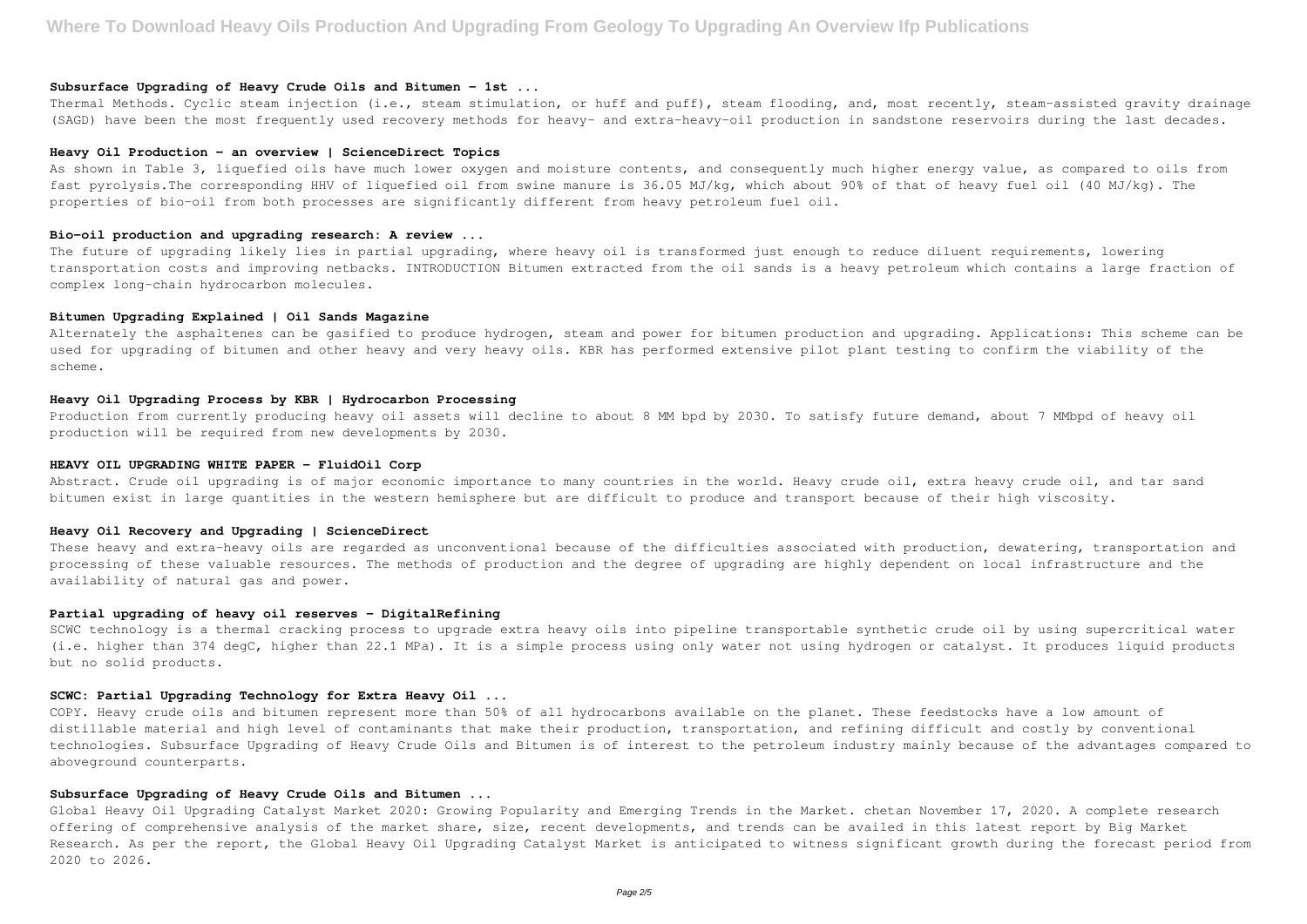#### **Global Heavy Oil Upgrading Catalyst Market 2020: Growing ...**

Upgrading oil sands and heavy oil is an essential part of oil sands development as it adds tremendous value to the raw resource. It allows it to be further processed into fuels and lubricants at existing refineries, and used as feedstock in petrochemical plants — most of which are not engineered to handle these heavy feedstock.

#### **Upgrading Oil Sands and Heavy Oil - Language selection**

Typical technologies for upgrading of heavy oils Standard technologies developed for heavy crude and residue oil upgrading include processes that are based on carbon rejection, hydrogen addition and combination of these two routes.

Heavy oils, extra-heavy oils and tar sands are major players for the future of energy.They represent a massive world resource, at least the size of conventional oils. They are found all over the world but Canada and Venezuela together account, by themselves, for more than half of world deposits. They share the same origin as the lighter conventional oils, but their geological fate drove them into thick, viscous tar-like crude oils. Most of them result from alteration processes mediated by microbial degradation. They are characterized by a low content of lighter cuts and a high content of impurities such as sulfur and nitrogen compounds and metals; so, their production is difficult and deployment of specific processes is required in order to enhance their transportability and to upgrade them into valuable products meeting market needs, and honouring environmental requirements.Although these resources are increasingly becoming commercially producible, less than 1% of total heavy crude oil deposits worldwide are under active development. The voluntarily wide scope of this volume encompasses geology, production, transportation, upgrading, economics and environmental issues of heavy oils. It does not pretend to be exhaustive, but to provide an authoritative view of this very important energy resource.

Heavy Oil Recovery and Upgrading covers properties, factors, methods and all current and upcoming processes, giving engineers, new and experienced, the full spectrum of recovery choices, including SAGD, horizontal well technology, and hybrid approaches. Moving on to the upgrading and refining of the product, the book also includes information on in situ upgrading, refining options, and hydrogen production. Rounding out with environmental effects, management methods on refinery waste, and the possible future configurations within the refinery, this book provides engineers with a single source to make decisions and manage the full range of challenges. Presents the properties, mechanisms, screening criteria and field applications for heavy oil enhanced recovery projects Includes current upgrading options and future methods for refining heavy oil development Fills in the gaps between literature and practical application for everyday industry reference

The worldwide petroleum industry is facing a dilemma: the production level of heavy petroleum is higher than that of light petroleum. Heavy crude oils possess high amounts of impurities (sulfur, nitrogen, metals, and asphaltenes), as well as a high yield of residue with consequent low production of valuable distillates (gasoline and diesel). These characteristics, in turn, are responsible for the low price of heavy petroleum. Additionally, existing refineries are designed to process light crude oil, and heavy oil cannot be refined to 100 percent. One solution to this problem is the installation of plants for heavy oil upgrading before sending this raw material to a refinery. Modeling of Processes and Reactors for Upgrading of Heavy Petroleum gives an up-to-date treatment of modeling of reactors employed in the main processes for heavy petroleum upgrading. The book includes fundamental aspects such as thermodynamics, reaction kinetics, chemistry, and process variables. Process schemes for each process are discussed in detail. The author thoroughly describes the development of correlations, reactor models, and kinetic models with the aid of experimental data collected from different reaction scales. The validation of modeling results is performed by comparison with experimental and commercial data taken from the literature or generated in various laboratory scale reactors. Organized into three sections, this book deals with general aspects of properties and upgrading of heavy oils, describes the modeling of non-catalytic processes, as well as the modeling of catalytic processes. Each chapter provides detailed experimental data, explanations of how to determine model parameters, and comparisons with reactor model predictions for different situations, so that readers can adapt their own computer programs. The book includes rigorous treatment of the different topics as well as the step-by-step description of model formulation and application. It is not only an indispensable reference for professionals working in the development of reactor models for the petroleum industry, but also a textbook for full courses in chemical reaction engineering. The author would like to express his sincere appreciation to the Marcos Moshinsky Foundation for the financial support provided by means of a Cátedra de Investigación.

Unconventional reservoirs of oil and gas represent a huge additional global source of fossil fuels. However, there is much still to be done to improve techniques for their processing to make recovery and refining of these particular energy sources more cost-effective. Brief but readable, Heavy and Extra-heavy Oil Upgrading Technologies provide readers with a strategy for future production (the up-stream) and upgrading (the down-stream). The book provides the reader with an understandable overview of the chemistry and engineering behind the latest developments and technologies in the industry as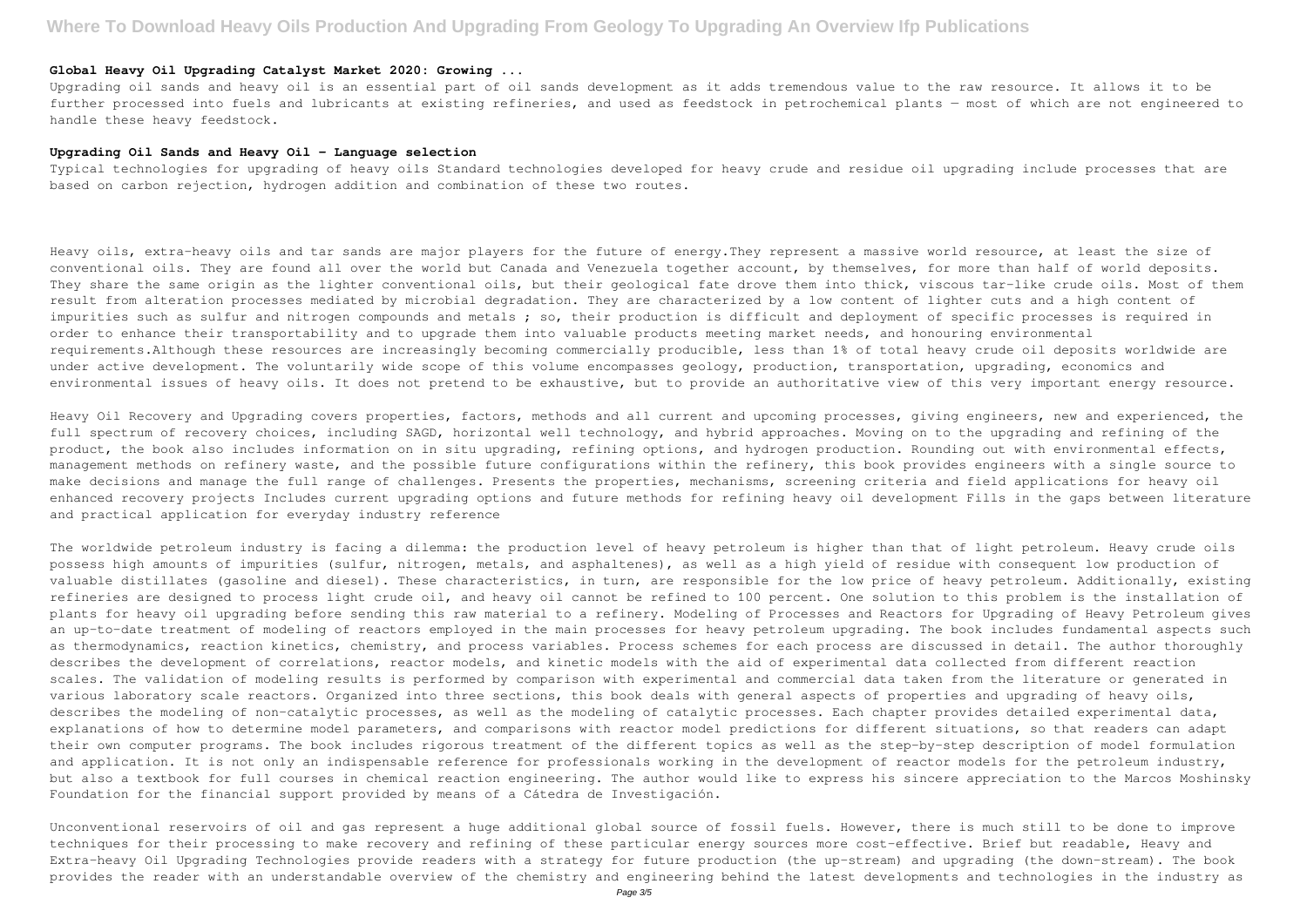## **Where To Download Heavy Oils Production And Upgrading From Geology To Upgrading An Overview Ifp Publications**

well as the various environmental regulations. Clear and rigorous, Heavy and Extra-heavy Oil Upgrading Technologies will prove tool for those scientists and engineers already engaged in fossil fuel science and technology as well as scientists, non-scientists, engineers, and non-engineers who wish to gain a general overview or update of the science and technology of unconventional fossil fuels in general and upgrading technologies in particular. The use of microorganisms and a number of physical methods, such as ultrasound, median microwave, cold plasma, electrokinetic and monocrystalline intermetallics, etc., will be discussed for the first time. Overview of the chemistry, engineering, and technology of oil sands Microorganisms and a number of physical methods such as ultrasound, median microwave, cold plasma, electrokinetic and monocrystalline intermetallics Evolving and new environmental regulations regarding oil sands production processes

As conventional-oil resources are depleted worldwide, vast heavy oil reserves available in various parts of the world become increasingly important as a secure future energy source. Brief but readable, Heavy Oil Production Processes discusses the latest improvements in production processes including; thermal methods (steam floods, cyclic steam stimulation, SAGD) as well as non-thermal methods (cold flow with sand production, cyclic solvent process, VAPEX). The book begins with an overview of the chemistry, engineering, and technology of heavy oil as they evolve into the twenty-first century. The preceding chapters are written to provide a basic understanding of each technology, evolving processes and new processes as well as the various environmental regulations. Clear and rigorous, Heavy Oil Production Processes will prove useful for those scientists and engineers already engaged in fossil fuel science and technology as well as scientists, non-scientists, engineers, and non-engineers who wish to gain a general overview or update of the science and technology of fossil fuels. The not only does the book discuss the production processes but also provides methods which should reduce environmental footprint and improve profitability. Overview of the chemistry, engineering, and technology of oil sands Updates on the evolving processes and new processes Evolving and new environmental regulations regarding oil sands production

With the depletion of conventional crude oil reserves in the world, heavy oil and bitumen resources have great potential to meet the future demand for petroleum products. However, oil recovery from heavy oil and bitumen reservoirs is much more difficult than that from conventional oil reservoirs. This is mainly because heavy oil or bitumen is partially or completely immobile under reservoir conditions due to its extremely high viscosity, which creates special production challenges. In order to overcome these challenges significant efforts were devoted by Applied Research Center (ARC) at Florida International University and The Center for Energy Economics (CEE) at the University of Texas. A simplified model was developed to assess the density of the upgraded crude depending on the ratio of solvent mass to crude oil mass, temperature, pressure and the properties of the crude oil. The simplified model incorporated the interaction dynamics into a homogeneous, porous heavy oil reservoir to simulate the dispersion and concentration of injected CO2. The model also incorporated the characteristic of a highly varying CO2 density near the critical point. Since the major challenge in heavy oil recovery is its high viscosity, most researchers have focused their investigations on this parameter in the laboratory as well as in the field resulting in disparaging results. This was attributed to oil being a complex poly-disperse blend of light and heavy paraffins, aromatics, resins and asphaltenes, which have diverse behaviors at reservoir temperature and pressures. The situation is exacerbated by a dearth of experimental data on gas diffusion coefficients in heavy oils due to the tedious nature of diffusivity measurements. Ultimately, the viscosity and thus oil recovery is regulated by pressure and its effect on the diffusion coefficient and oil swelling factors. The generation of a new phase within the crude and the differences in mobility between the new crude matrix and the precipitate readily enables removal of asphaltenes. Thus, an upgraded crude low in heavy metal, sulfur and nitrogen is more conducive for further purification.

Heavy crude oils and bitumen represent more than 50% of all hydrocarbons available on the planet. These feedstocks have a low amount of distillable material and high level of contaminants that makes their production, transportation, and refining difficult and costly by conventional technologies. Subsurface upgrading of heavy crude oils and bitumen is of interest to the petroleum industry mainly because of the advantages compared to aboveground counterparts. This book presents an "in depth" account and a critical review of the progress of industry and academia in the area of subsurface upgrading of heavy, extra-heavy oils and bitumen, as reported in the patent and open literature.

State-of-the-art oilsands processing technologies, from laboratory to full commercial scale.

Many oil refineries employ hydroprocessing for removing sulfur and other impurities from petroleum feedstocks. Capable of handling heavier feedstocks than other refining techniques, hydroprocessing enables refineries to produce higher quality products from unconventional - and formerly wasted sources. Hydroprocessing of Heavy Oils and Residua illustrates how to obtain maximum yields of high-value products from heavy oils and residue using hydroprocessing technologies. While most resources on hydroprocessing concentrate ongas oil and lower boiling products, this book details the chemistry involved and the process modifications required for the hydroprocessing of heavy crude oils and residua. Emphasizing the use of effective catalysts to